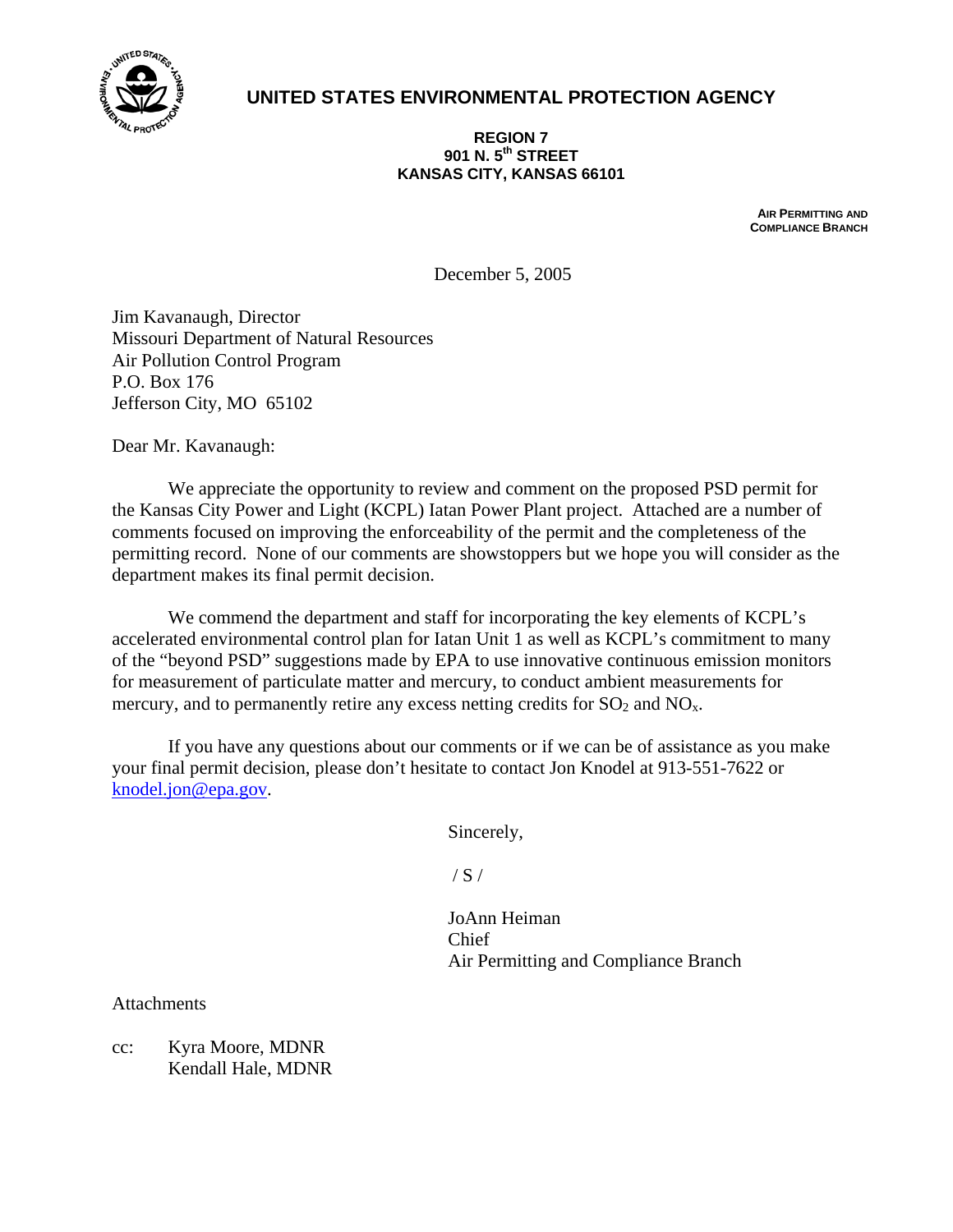## **EPA Region 7 Comments on Draft Prevention of Significant Deterioration (PSD) of Air Quality Permit for Kansas City Power and Light, Iatan Power Plant Project**

## NSPS Applicability

- 1) The review summary, in the third bullet, notes that once modifications are completed on Unit 1, it will no longer be subject to NSPS Subpart D but Subpart Da instead. This is likely not the case. Typically, a modification to the affected unit must be accompanied by an increase in the hourly emissions following the change. As long as the appropriate  $SO_2$ ,  $NO_x$ , and PM emission control enhancements are in place by the time KCPL completes the modifications, we would expect short term emissions to decrease below the current baseline. As a result, this would not be a modification under the NSPS. While MDNR may apply NSPS-like Subpart Da conditions to the existing Iatan Unit 1 as part of its permitting action, this would not change KCPL's compliance reporting obligations under NSPS Subpart D (e.g. 3-hour averaging period). To avoid any confusion later on, it would be helpful for MDNR to clarify either that the existing remains grandfathered under NSPS Subpart D or that the changes to the unit trigger the appropriate modification or reconstruction provisions and therefore trigger Subpart Da applicability.
- 2) It appears that KCPL has accepted an hourly limit on operation of the auxiliary boiler to maintain the unit below the 10% annual capacity threshold in NSPS Subpart Db. As a result, the boiler will enjoy certain exemptions from  $NO<sub>x</sub>$  emissions limits and monitoring. We recommend that the permit also include "consequence" language to make clear that if the limit is not met the company must demonstrate, within a reasonable period of time, compliance under NSPS Subpart Db and install and certify the appropriate monitoring equipment.
- 3) The Review Summary lists a number of federal technology standards that apply to the boilers and other ancillary equipment. Two additional standards are likely to apply; one for the oil storage tank mentioned in Condition 7 and one for the auxiliary boiler mentioned in Condition 6. Specifically, NSPS Subpart Kb will apply to the 500,000 gallon oil storage tank and MACT Subpart DDDDD will apply to the oil-fired auxiliary boiler (as a "limited use liquid fuel subcategory" boiler, as permitted). If the departments' review indicates otherwise, it would be appropriate to clarify as part of the permitting record.

# $PM_{10}$

1) A recent PSD permit issued by the State of Utah to Intermountain Power Services Corporation establishes filterable PM and  $PM_{10}$  BACT emission limits for a new unit at 0.013 and 0.012 #/mmBtu, 3-hr average, respectively. The unit and associated pollution controls are nearly identical to those at the proposed Iatan plant and seem to indicate that lower filterable PM and  $PM_{10}$  emissions are achievable. For more details, see <http://www.airquality.utah.gov/PERMITS/DOCS/AN0327010-04.pdf>.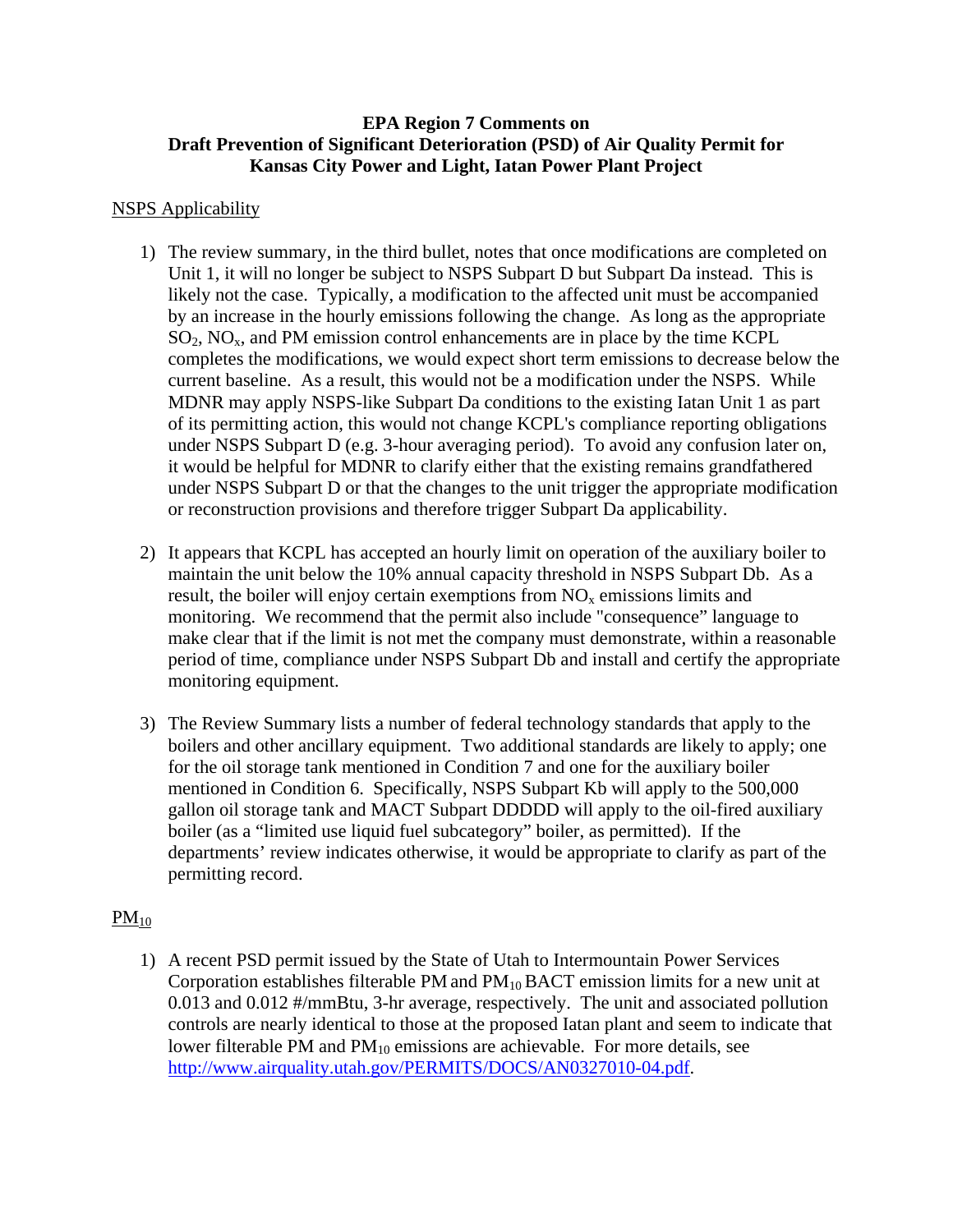Recent test data for the Craig Units 1 and 2 plant in Colorado also indicate that filterable PM and  $PM_{10}$  emissions can be expected to be much lower than the BACT limits proposed for Iatan. The Craig units recently replaced the ESPs with baghouses and became subject to more stringent  $SO_2$  and  $NO_x$  limits as a result of a Consent Decree with the Sierra Club. Craig is required to scrub 100% of their flue gas with upgraded wet FGDs. While the power plant does not burn PRB coal, the low sulfur western coal from northwestern Colorado is likely to have similar ash properties to the PRB subbituminous coal burned by KCPL. The Craig Consent Decree limits filterable PM to 0.03 lb/MMBtu. Even with such a high "limit", Craig Units 1 and 2 achieved much lower rates during the stack test at 0.0057 and 0.005 #/mmBtu, respectively; approximately 80% below the required standard. These test results are summarized in Attachment A. These data demonstrate that a filterable rate of 0.012  $\#/\text{mm}$ Btu can be achieved for PM and PM<sub>10</sub> at a plant operating a wet FGD. Even though Iatan will install a continuous particulate matter CEMS for compliance, and there may be some uncertainty about the variability of PM emissions over the entire range of operations, it appears that a BACT limit of 0.012 #/mmBtu provides more than adequate margin of compliance.

Lastly, we have compiled a summary of particulate test data obtained from KCPL's Hawthorn plant. Hawthorn is similar in design to the proposed Iatan plant except that a wet scrubber is proposed for Iatan. While the Hawthorn test data serve only as a proxy for  $PM_{10}$ , because Reference Method 5 was used in lieu of RM201 or RM201A to measure filterable PM, there is sufficient data to make estimates of the  $PM_{10}$  filterable fraction as well. The Hawthorn data, over the four year period it was collected, shows  $PM_{10}$  filterable emissions in the range of  $0.002 - 0.004$  #PM10 (filterable)/mmBtu. While it is possible that the wet scrubber at Iatan may contribute slightly more filterable  $PM_{10}$  since the primary particulate capture equipment is in front of the scrubber, the higher particulate loading is likely to be in the range of the Craig data rather than the substantially higher limit proposed in the permit. We encourage the department to evaluate these data to determine if a lower  $PM_{10}$  filterable limit is appropriate.

2) Condition 13.G establishes a mass balance for estimating  $PM_{10}$  emissions on a semicontinuous basis using continuous data produced by the PM-CEMS and emission factors for  $PM_{10}$  and its component parts determined during a one time stack test required pursuant to Condition 12.A. Until KCPL develops some operational experience with the boilers and associated controls, it is possible that a one time stack test for condensibles and coarse particulate may not be representative for all periods of boiler operation. The department should consider additional testing, using the periodic stack test schedule outlined in Condition 12.H., to have KCPL collect additional  $PM_{10}$  stack data and its component parts to better understand what kind of variability, if any, exists.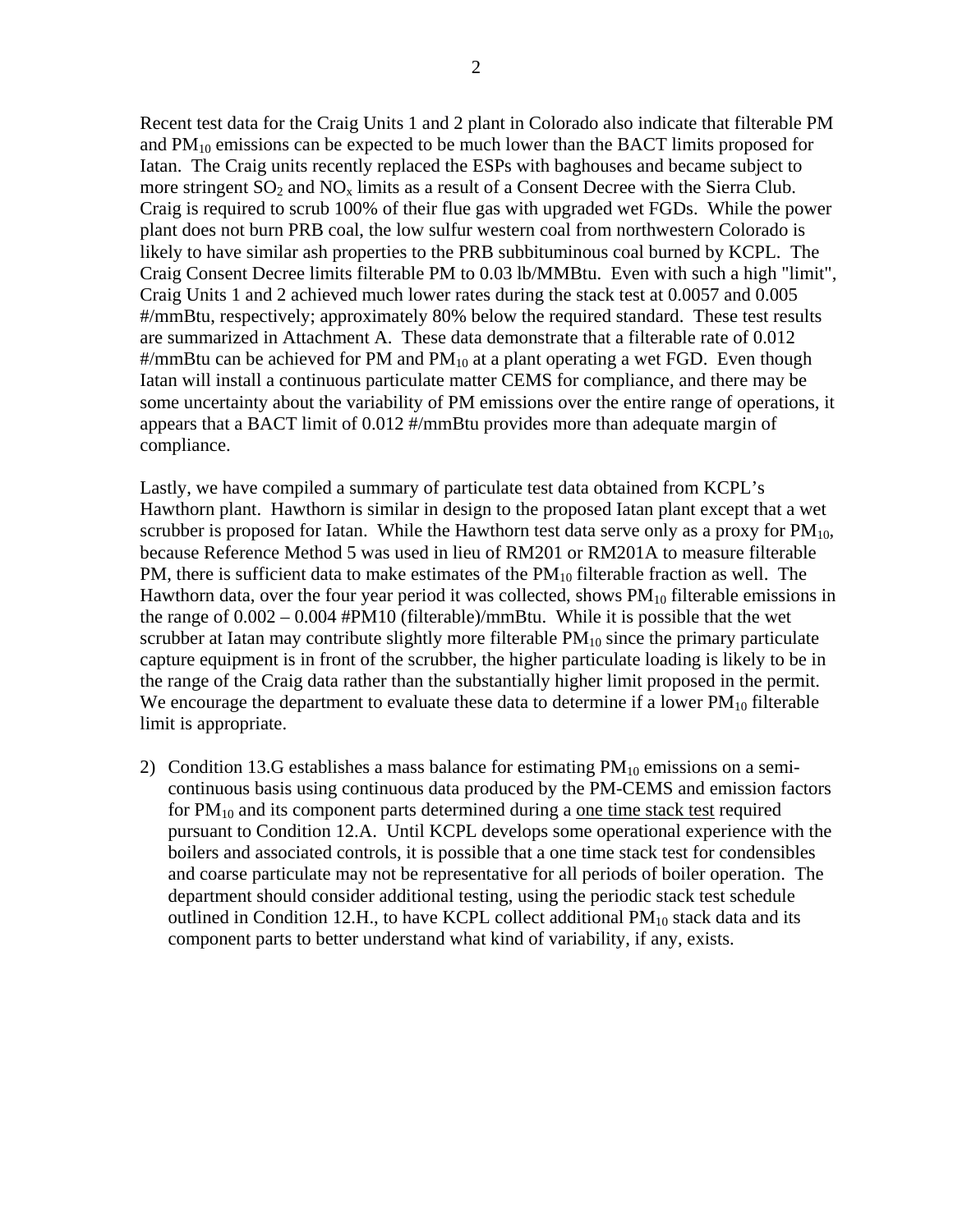### Averaging Times

- 1) Condition 1.B. establishes a limitation of 4000 tons coal per hour for the entire Iatan Generating Station. It would be helpful to clarify if this is an instantaneous "hourly" limit never to be exceeded, or a value that is averaged over some longer period of time.
- 2) Conditions 2.A. and 3.A establish limits on fuel sulfur content and heat input design rates. It would be helpful to clarify if these are "peak" design limits never to be exceeded or are values averaged over some longer period of time. When evaluating applicability under NSPS, EPA typically looks at the sustained 24-hour steady state heat input rate. If these are not intended to be enforceable permit limits, the permit should also clarify.
- 3) The permit contains a number of emission and operational restrictions specified on an annual average basis, including the mercury limits in Conditions 2.E.11) and 3.E.11), the hour limits on the auxiliary boiler in Conditions 6.C. and 14.B., the oil throughput limit in Condition 7.B. and the hour limits on the fire pumps in Condition 14.C. To assure that these limits are met at all times, we recommend that they be redefined as 12 month limits, rolled monthly. This helps to make sure that records are updated frequently, minimizes the impact any seasonal fluctuations might have on an annual limit and eliminates the possibility of surprise late in the compliance year that a limit can not be met.
- 4) Condition 6.A. sets a sulfur content limit on the fuel oil combusted in the auxiliary boiler. However, the condition is silent over what period of time the 0.05% sulfur by weight standard is to be met. It would be helpful to clarify if this is a "peak" design limits never to be exceeded or is a value averaged over some longer period of time. Since many programs like acid rain and NSPS use a "batch" concept for evaluating sulfur content in fuel oil, this may be the most appropriate measure. If this is the case, it would be helpful to add language at the end of this condition to say "… as determined in Condition 7.B." With respect to Conditions 7.B. and 14.F. you may also want to expand the options for determining the sulfur content and gross heating value of the fuel oil by saying "… the requirements in 40 CFR Part 75, Appendix D, may also be used to satisfy this requirement."

## Startup & Shutdown Periods

1) The long term, 30-day rolling emission limitations for  $NO<sub>x</sub>$ ,  $SO<sub>2</sub>$ ,  $PM<sub>10</sub>$ , and CO in Conditions 2.E. and 3.E. should clearly state whether periods of emissions occurring during startup and shutdown are included in the compliance calculation. EPA typically assumes that such periods are included in the averaging period for longer term standards unless explicitly excluded. If startup and shutdown are excluded from these limits, then the department should establish a secondary BACT limits that apply just during startup or shutdown. If the department determines that such limits are technically infeasible, then it may be appropriate to establish work practice procedures to minimize periods of uncontrolled emissions consistent with good engineering practice.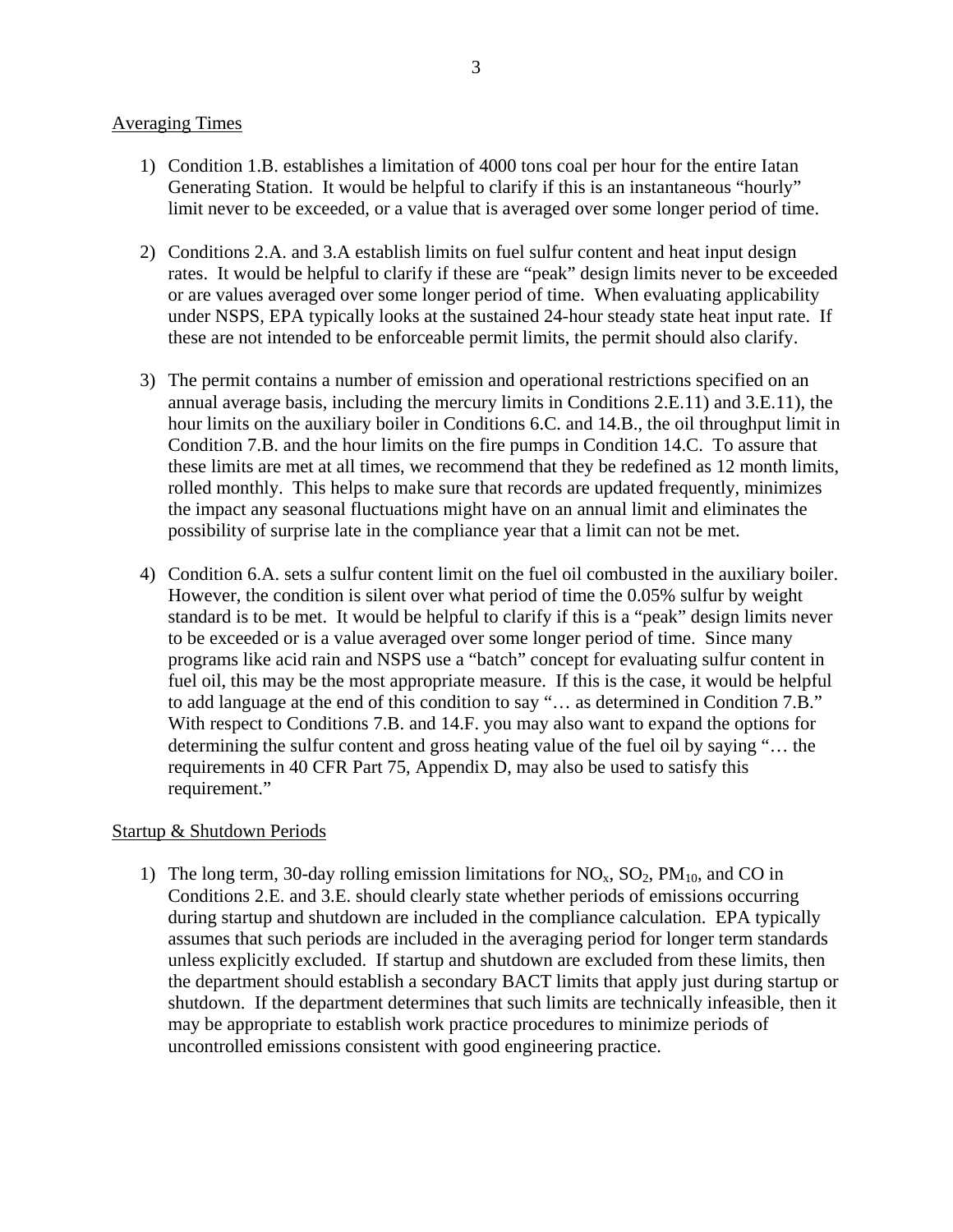### Enforceability of Boiler Design Specifications

1) KCPL requests an increase in the design heat input rate for existing Iatan Unit 1 from 6,600 to 7,800 mmBtu/hr. While conducting an emissions analysis for this unit, it was interesting to note that the actual measured heat input was over 6,600 mmBtu/hr threshold 82% of the operating time and periodically above the new 7,800 mmBtu/hr design rate 21.9% of the operating time in 2003. These data may be an artifact of overmeasurement by the Part 75 acid rain flow monitors, as a result of cyclonic flow, stack wall effects, and fuel (F)-factors, but it raises questions about whether the new design rates KCPL now seeks can be achieved on an ongoing basis. If these design rates are intended to be enforceable limits, then the department should clarify how compliance is to be measured. If the existing acid rain monitors are to be used, then the department should evaluate if the design heat input limit is adequate in light of the number of times the new design limit was exceeded in 2003. This is important because the heat inputs reported by KCPL are federally certified for the acid rain program and could be used as credible evidence when determining if the limits are met. If the acid rain monitors will not be used to verify the design rate, then enforceable alternate procedures such as fuel sampling and analysis and fuel usage records should be established to demonstrate the limits are met. Lastly, if these design rates are meant to be for informational purposes only, then the permit should clearly identify this is the case. A summary of our 2003 heat input analysis for Iatan Unit 1 is attached in Appendix C.

### Alternate Fuels

1) Condition 2.A. notes that "no other fuels shall be used without receiving prior written authorization…" To preserve the ability to evaluate any future emission changes and associated collateral impacts, we recommend that the department also add that "… such authorization may include a BACT and modeling analysis, as deemed appropriate by the Air Quality Control Program, independent of any emission decreases associated with the use of such alternate fuels."

## Monitoring

1) In general, Condition 13 requires KCPL to install, certify, operate, calibrate, test and maintain continuous emission monitoring systems (CEMS) for a number of pollutants. However, this condition is not explicit about measuring emissions "in terms of the standard" and may leave some uncertainty about whether the CEMS must be used to verify compliance for all emission limitations and averaging periods, including those stated in terms of lbs/mmBtu and lbs/hr. We recommend inclusion of language that assures that KCPL will also install, certify, operate, calibrate, test and maintain the necessary auxiliary monitoring equipment, including but not limited to diluent monitors for heat rate weighted standards, flow monitors for mass rate weighted standards and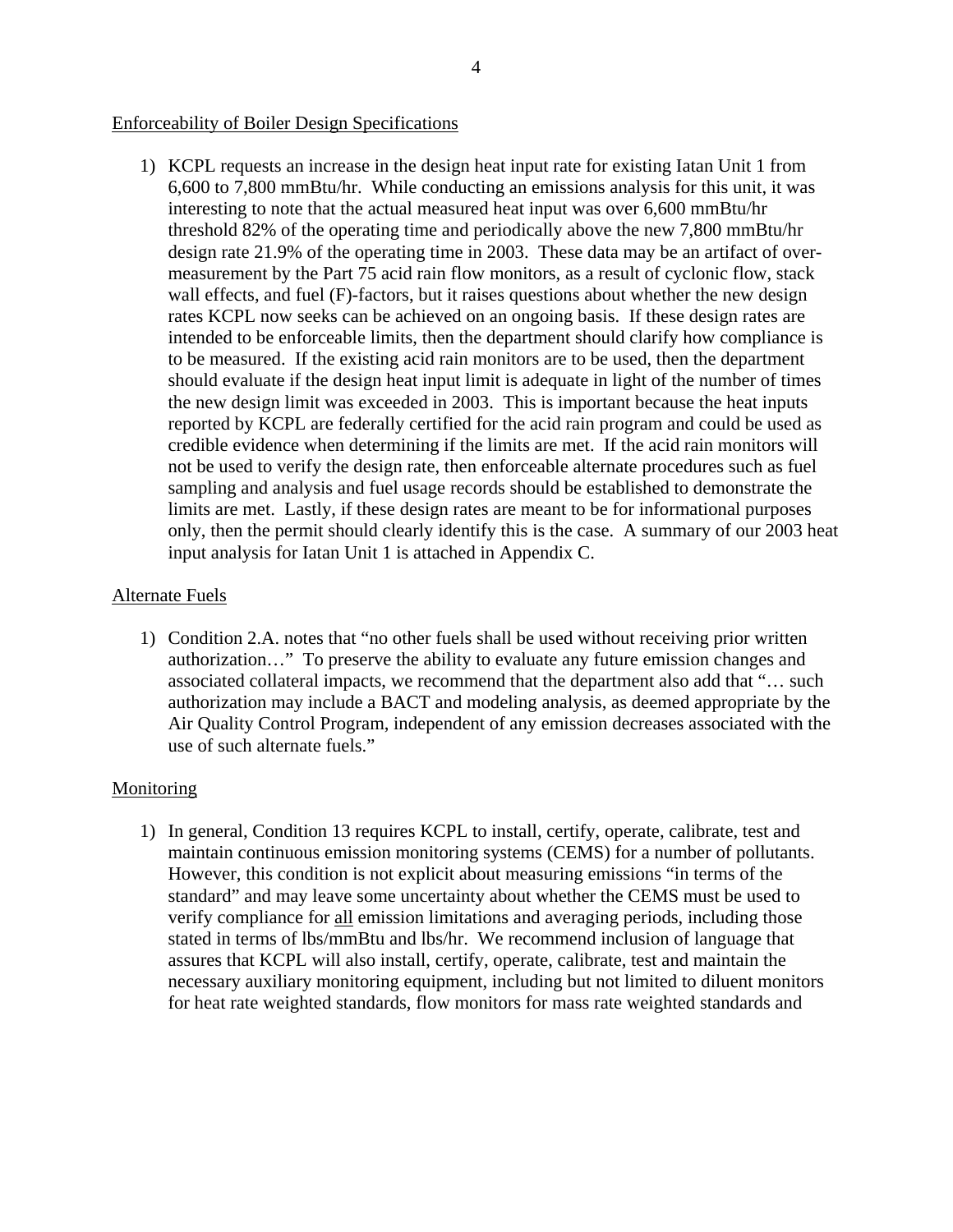moisture monitors, if necessary. We also recommend that the permit require installation of a data acquisition and handling system (DAHS) to calculate emissions "in terms of the standard" for all CEMS-measured emissions limits and associated averaging times.

2) Condition 9 sets out performance and monitoring guidelines for baghouses and other particulate control devices. While these procedures are a good starting point, we encourage the department to also consider the impacts of CAM (compliance assurance monitoring) on "large pollutant specific emission units" – units with post-control potential to emit equal to or greater than 100 tons per year -- and establish CAMappropriate monitoring that can effectively be rolled into the Title V permit. The continuous PM-CEMS proposed for the Unit 1 and 2 boilers in Condition 13 are adequate indicators of baghouse performance for these units. But, it is unlikely that the "once a day pressure drop measurement" for other particulate control equipment, alone or in conjunction with the other elements of this condition, provide meaningful feedback on control performance for other material handling processes. Since many of these processes, based on the uncontrolled emission factors used in the application, will be large PSEU's, they will ultimately need to satisfy the CAM requirements. Under CAM, large PSEU's must collect four or more data values equally spaced over each hour, unless the permitting authority approves a reduced frequency. Therefore, the "once a day" monitoring approach in Condition 9 may not be acceptable for large emission units unless used in conjunction with other appropriate parameter monitoring for which data are recorded at least four times each hour; e.g., baghouse pressure differential, air flow, temperature. For more information on recommended CAM options for baghouses see < <http://www.epa.gov/ttn/emc/cam/draftcamappb.pdf>>.

# Recordkeeping

1) Conditions 9.A., 9.B., 9.D. and 10.B.1) a) rely on the concept of "manufacturers specifications" to assure that certain equipment or procedures are properly operated and maintained. But, there is no corresponding requirement that these specifications be provided to MDNR or otherwise maintained by KCPL. As a minimum, we recommend that the permit require KCPL to maintain these plans on-site so that they are available for on-site inspection or by other formal agency request.

## General Clarity

1) Condition 14.G.2 requires KCPL to continuously record and maintain records of kilowatts produced by the turbine(s) associated with the pulverized coal boilers and auxiliary boiler. Because energy output can be reported many different ways, for example as "net" or "gross" output, the permit should clarify which measure it intends. Since the mercury limits in the permit are adjusted on "gross" output basis, this may be the appropriate measure to specify.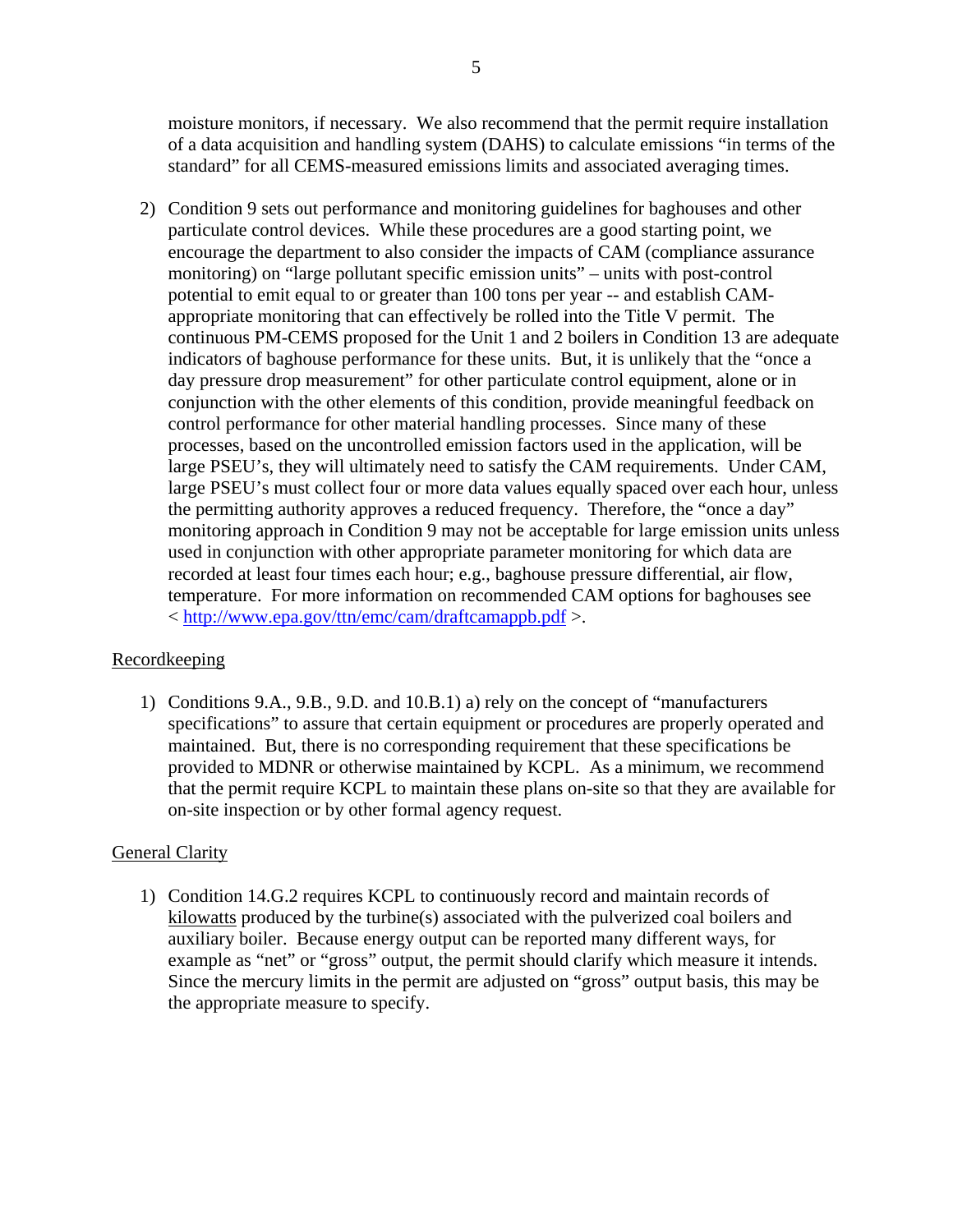## Air Quality Analysis

- 1) Condition 11 requires KCPL to secure portions of the site with a fence or other adequate physical barrier. It appears that modeling receptors were excluded to the KCPL property line, so any fencing or physical barrier should be more expansive than just around the landfill, coal storage area and boiler. In other words, any barrier should, as a minimum, correspond to the areas that were excluded from the modeling as non-ambient air.
- 2) Condition 17.A. requires KCPL to conduct post-construction monitoring for  $PM_{10}$  and mercury. In addition to the pollutant measurement equipment, we recommend colocation and operation of a meteorological station to help inform any modeling or other air quality analysis that may later be performed on the data.
- 3) The basis for  $PM_{10}$  monitoring requirement in Condition 17.E. is that it will be used to validate if the  $PM_{10}$  increment standard is being met in the project area. While we agree that  $PM_{10}$  post-construction monitoring will be valuable for showing that the national ambient air quality standards will be met, these data alone are insufficient to document increment compliance. Nevertheless, we encourage the department to retain this monitoring requirement.
- 4) The VISCREEN analyses used to determine plume visual impact on sensitive areas should include oxides of nitrogen, primary nitrogen dioxide, soot, and primary sulfate, as well as primary particulate matter. The intent of the impact analyses is to show the impact from the project, not just the effect of the pollutant that triggered the review. Another sensitive area that should have been included is the nearby ski area located east of the facility.

## **Mercury**

1) We continue to work with the Corps of Engineers and KCPL to seek opportunities for a "mercury neutral" strategy that will allow both Units 1 and 2 to operate within the footprint of Unit 1 alone. If we are able to reach consensus, we hope that MDNR will be agreeable, upon KCPL's request, to include emissions limitations which would codify a "mercury neutral" strategy in the permit.

[End of Comments]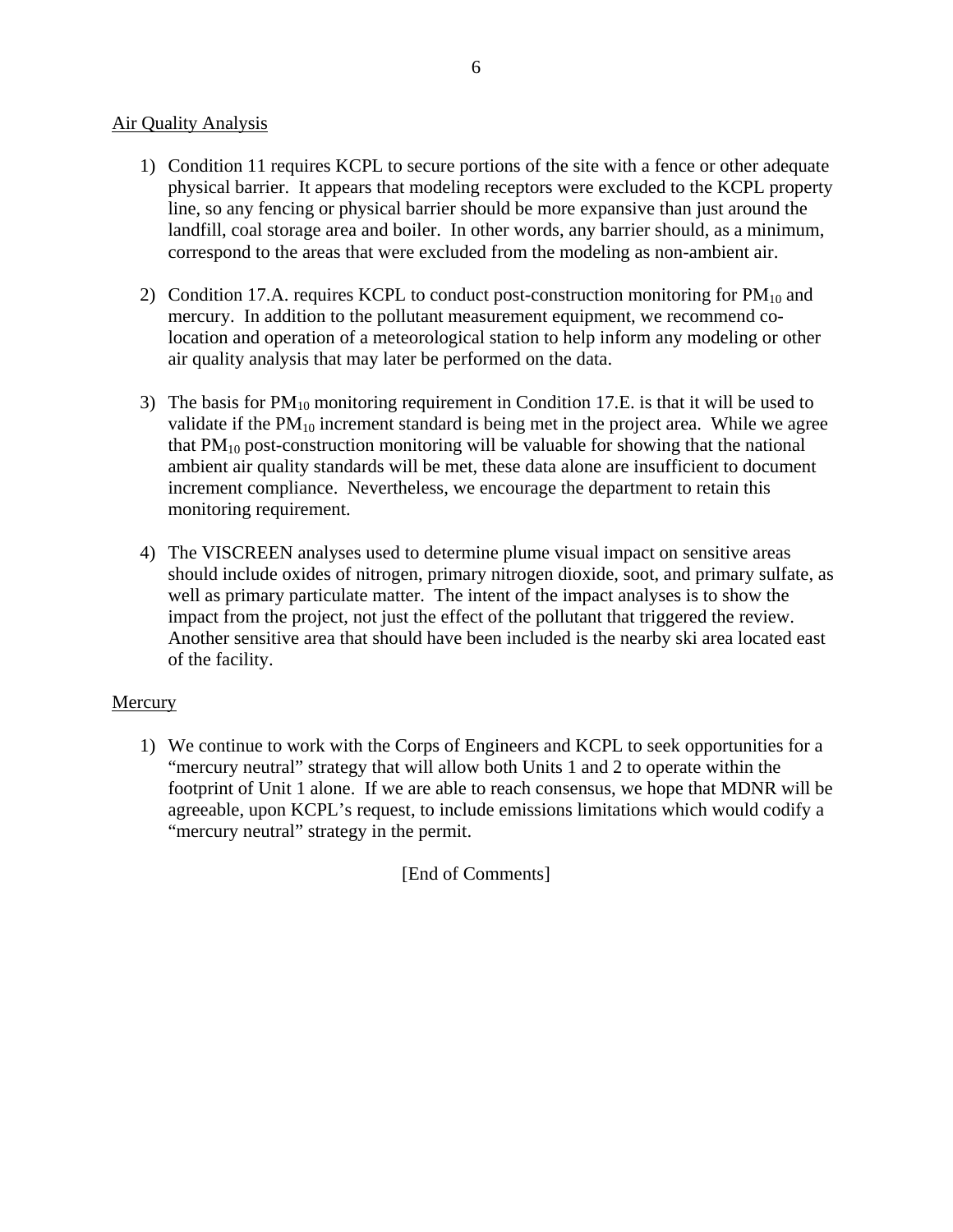#### Appendix A. **AIR POLLUTION CONTROL DIVISION**  Field Inspection Report

#### DATE: 1/13/04

On January13, 2004, stack testing was performed at the Tri State Generation Craig station. The testing was performed on Unit 1 at the plant to determine the particulate emissions from the unit. The testing was required as part of the consent decree for the source in order to prove that the emissions of particulate matter had been reduced by the installation of new controls. Particulate testing was required within 100 days after flue gas was passed through the new baghouse. After completing the installation of the new controls, the unit was restarted on October 27, 2003, and therefore the testing was performed within the required timeframe. The results of the testing are summarized in the table below.

|                                          | Run 1   | Run 2   | Run 3   | Average |
|------------------------------------------|---------|---------|---------|---------|
| Unit Load (MW)                           | 455     | 455     | 455     | 455     |
| Coal Flow (lbs/hr)                       | 336000  | 335000  | 335000  | 335000  |
| <b>Scrubber Slurry Flow (gpm)</b>        | 33.3    | 40.0    | 32.9    | 35.4    |
| <b>Stack Flow (dscfm)</b>                | 1170000 | 1139000 | 1161000 | 1157000 |
| Stack Oxygen $(\% )$                     | 6.2     | 6.3     | 6.4     | 6.3     |
| <b>Particulate Emissions (gr/dscf)</b>   | 0.0032  | 0.0026  | 0.0028  | 0.0028  |
| <b>Particulate Emissions (lbs/mmbtu)</b> | 0.0064  | 0.0051  | 0.0056  | 0.0057  |
| <b>Particulate Emissions (lbs/hr)</b>    | 32.2    | 24.9    | 27.6    | 28.2    |
| <b>Particulate Emissions (tons/yr)</b>   | 141     | 109     | 121     | 124     |

The sensor for the slurry flow to scrubber module D had failed. A reading of 10.0 gpm was set in the system in order to keep it running. This value is added to the actual slurry flow in Modules A and C (Module B was not in service) in order to obtain the value in the above table. The slurry flow was controlled according to the pH in the module, which was set at 5.4.

Data from the baghouse had not yet been connected to the plant's data system as of the date of the test, and averages for each run could not be calculated. Readings taken during the testing indicated the pressure drop across the baghouse was 6.4" H<sub>2</sub>O. The temperature at the inlet to the baghouse was  $274.7^{\circ}$ F and the outlet temperature was  $271.1^{\circ}$ F.

#### Additional operational data has been attached.

The results of the testing show this unit to have met the required particulate emission limit of 0.03 lbs/mmbtu.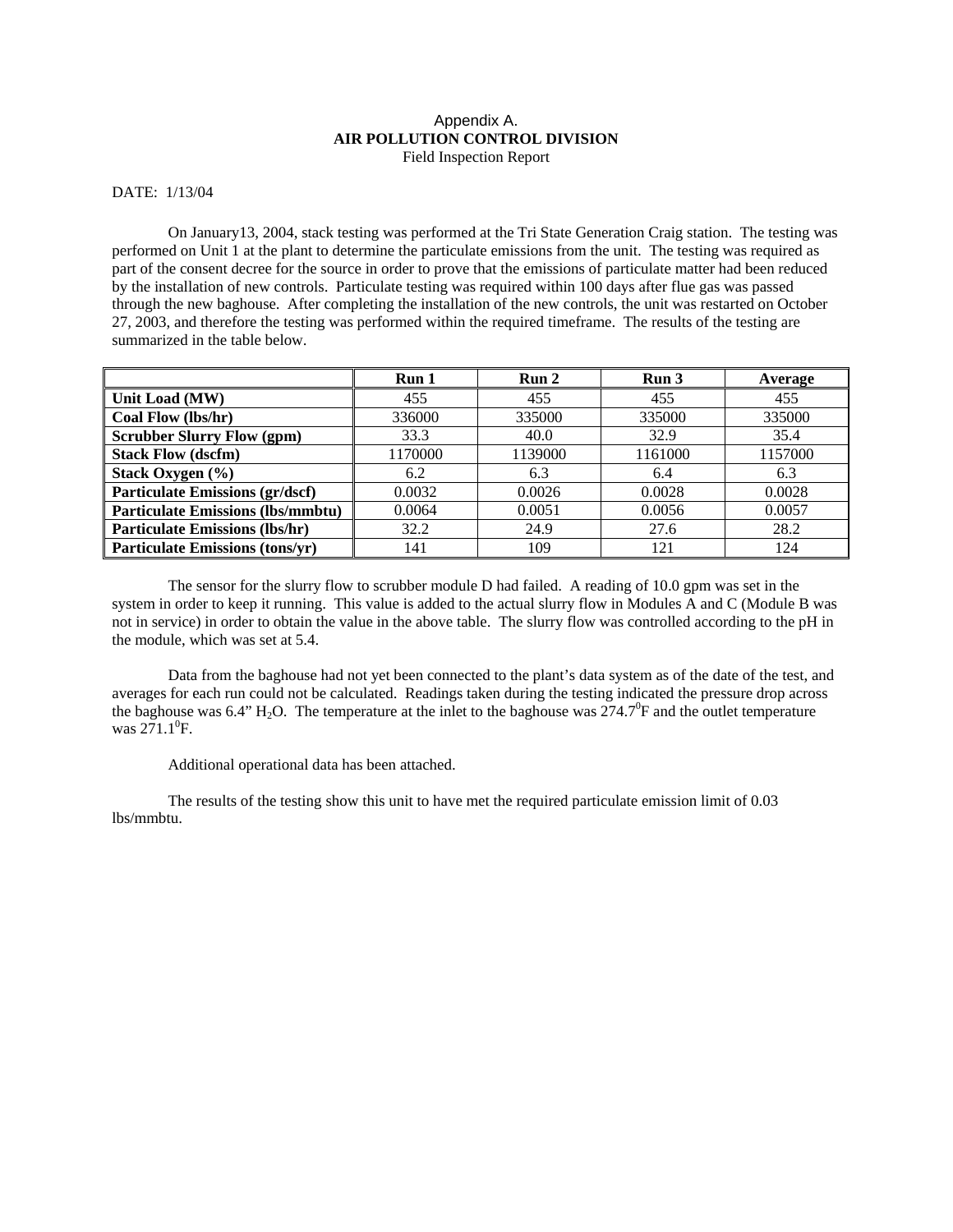#### Appendix A. (continued) **AIR POLLUTION CONTROL DIVISION**  Field Inspection Report

DATE: 7/13/04

On July 13, 2004, a stack test was performed on Unit 2 at the Tri-State Generation and Transmission Association, Inc., Craig Station. The source tested is a Babcock and Wilcox coal fired boiler. The boiler was tested to quantify particulate matter emissions to satisfy paragraph 8 of the Consent Decree entered on March 19, 2001. Three 180-minute test runs were performed to determine the concentrations and mass emission rates of Particulate Matter (PM).

The results of the testing are summarized in the table below.

|                                | Run 1     | Run <sub>2</sub> | Run <sub>3</sub> | Average   |
|--------------------------------|-----------|------------------|------------------|-----------|
| <b>Stack Temperature (F)</b>   | 117       | 117              | 118              | 117       |
| Coal Flow (lb/hr)              | 324,800   | 331,600          | 330,200          | 328,866   |
| Oxygen $(\% \text{vd})$        | 7.4       | 7.4              | 7.2              | 7.3       |
| Carbon Dioxide (%vd)           | 13.6      | 13.4             | 13.6             | 13.5      |
| Moisture $(\%vw)$              | 14.6      | 13.8             | 13.8             | 14.0      |
| <b>Stack Flow (dscfm)</b>      | 1,075,735 | 1,076,001        | 1,092,683        | 1,081,473 |
| Particulate (gr/dscf)          | 0.001     | 0.003            | 0.004            | 0.003     |
| Particulate (lb/hr)            | 12.61     | 23.95            | 36.07            | 24.21     |
| Particulate (lb/MMBtu)         | 0.003     | 0.005            | 0.007            | 0.005     |
| <b>Isokinetic Ratio</b> $(\%)$ | 102.9     | 101.6            | 101.3            | 101.9     |

The results of the testing show this source to be in compliance with the emission limit of 0.03 lb/MMBtu set by Section V, Paragraph 8 of the Consent Decree. The source is in compliance.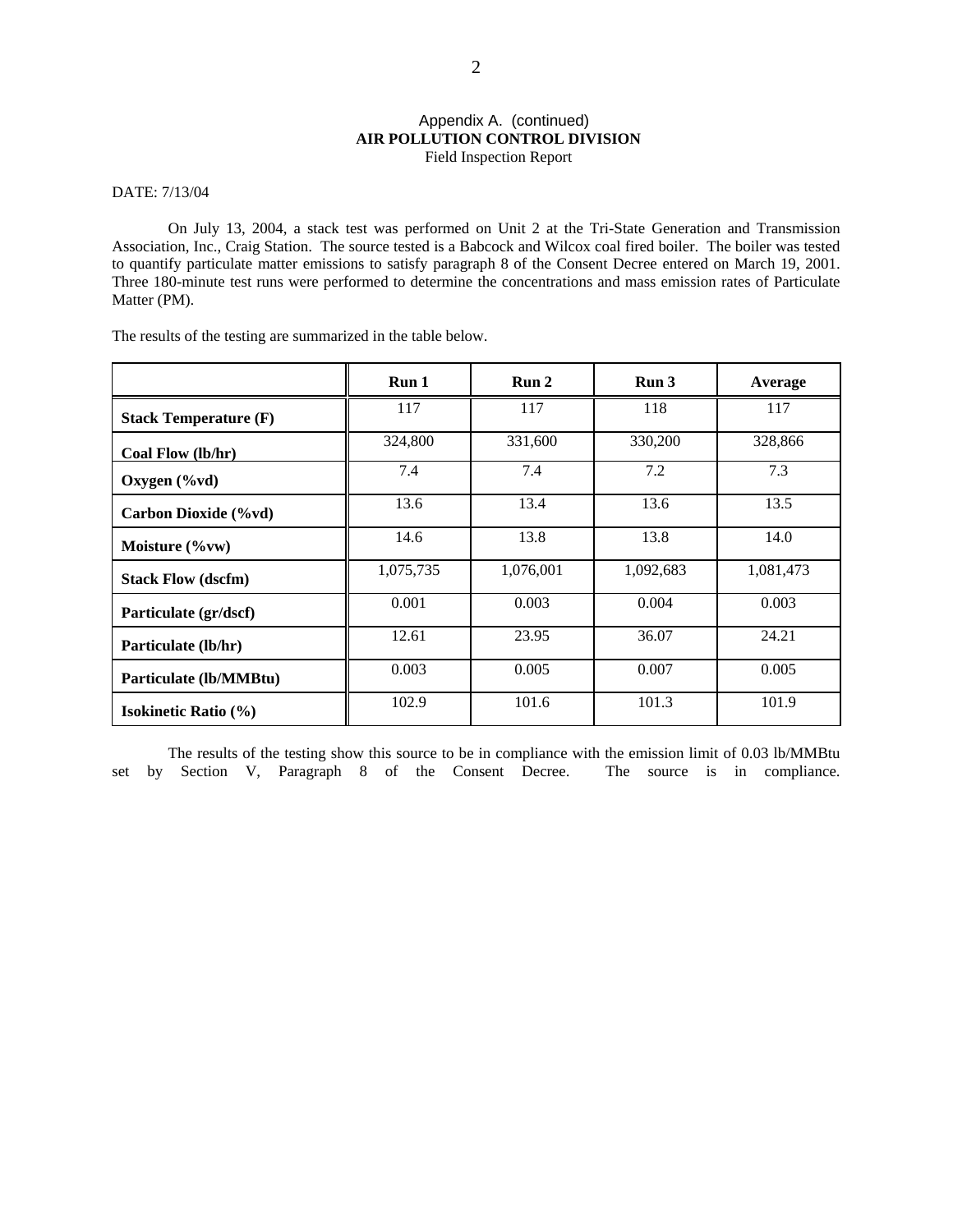#### Appendix B. **Review of test reports for KCPL's Hawthorn Unit 5; PM emission measurements**.

The PSD permit for the unit sets forth a PM10 emission limit of 0.018 lb/MMBTU; the specified PM emission test methods are Methods 201A [filterable PM10] and 202 [condensible PM] of 40 CFR Part 51, Appendix M.

The tests were conducted using Method 5 of 40 CFR Part 60 [rather than Method 201A] and Method 202.

The operating loads, in terms of MW, during the tests were near the unit-generator's MW capacity.

The condensibles collected in the back half [Method 202] were added to the TSP [Method 5] to report the particulate emissions; all particulate collected assumed as PM10.

The PM control is a pulse-jet FF.

"TSP" as used below and in the reports means the Method 5 measurement.

"PM10" as used below and in the reports means the total particulate amount measured by Methods 5 and 202. [e.g.,  $PM10 = TSP + CPM$ 

#### **TEST DATA**

| Run            | <b>TSP</b><br>1b/h | <b>TSP</b><br><b>lb/MMBTU</b> | <b>PM10</b><br>1b/h | <b>PM10</b><br>lb/MMBTU | <b>CPM</b><br>lb/MMBTU                                                                                                                 | (CPM $/0.589$ *)<br><b>TPM10</b><br>lb/MMBTU | $(TPM10 \times 0.411)$<br><b>FPM10</b><br>lb/MMBTU |
|----------------|--------------------|-------------------------------|---------------------|-------------------------|----------------------------------------------------------------------------------------------------------------------------------------|----------------------------------------------|----------------------------------------------------|
|                |                    |                               |                     |                         | * Factor derived from the AWMA article; data for a unit in Utah of OF/DB/PC design, w/FF, burning 0.47 % content coal [maybe PRB coal] |                                              |                                                    |
|                | Date: 11/7/01:     |                               |                     |                         |                                                                                                                                        |                                              |                                                    |
| $\mathbf{1}$   | 66.02              | 0.0112                        | 97.66               | 0.0166                  |                                                                                                                                        |                                              |                                                    |
| $\mathbf{2}$   | 73.14              | 0.0126                        | 99.45               | 0.0171                  |                                                                                                                                        |                                              |                                                    |
| 3              | 67.33              | 0.0116                        | 99.92               | 0.0172                  |                                                                                                                                        |                                              |                                                    |
| Avg            | 68.83              | 0.0118                        | 99.01               | 0.0170                  | 0.0052                                                                                                                                 | 0.00883                                      | 0.00363                                            |
|                | Date: 8/15/02:     |                               |                     |                         |                                                                                                                                        |                                              |                                                    |
| $\mathbf{1}$   | 52.60              | 0.0096                        | 69.22               | 0.0127                  |                                                                                                                                        |                                              |                                                    |
| $\overline{c}$ | 56.25              | 0.0106                        | 70.76               | 0.0133                  |                                                                                                                                        |                                              |                                                    |
| 3              | 63.39              | 0.0123                        | 72.88               | 0.0141                  |                                                                                                                                        |                                              |                                                    |
| Avg            | 57.41              | 0.0108                        | 70.95               | 0.0134                  | 0.0026                                                                                                                                 | 0.00441                                      | 0.00181                                            |
|                | Date: 4/15/03:     |                               |                     |                         |                                                                                                                                        |                                              |                                                    |
| 1              | 48.92              | 0.0080                        | 69.64               | 0.0114                  |                                                                                                                                        |                                              |                                                    |
| $\overline{c}$ | 44.92              | 0.0073                        | 67.77               | 0.0110                  |                                                                                                                                        |                                              |                                                    |
| 3              | 48.54              | 0.0080                        | 70.96               | 0.0117                  |                                                                                                                                        |                                              |                                                    |
| Avg            | 47.46              | 0.0078                        | 69.46               | 0.0114                  | 0.0036                                                                                                                                 | 0.00611                                      | 0.00251                                            |
|                | Dates: 5/24-25/04: |                               |                     |                         |                                                                                                                                        |                                              |                                                    |
| $\mathbf{1}$   | 64.21              | 0.0109                        | 101.61              | 0.0173                  |                                                                                                                                        |                                              |                                                    |
| $\overline{c}$ | 60.13              | 0.0104                        | 97.32               | 0.0168                  |                                                                                                                                        |                                              |                                                    |
| 3              | 55.34              | 0.00976                       | 89.78               | 0.0158                  |                                                                                                                                        |                                              |                                                    |
| Avg            | 59.89              | 0.0104                        | 96.24               | 0.0166                  | 0.0062                                                                                                                                 | 0.01053                                      | 0.00433                                            |
|                |                    |                               |                     |                         | 0.0062                                                                                                                                 | $0.0069$ @ 90%                               | 0.00069                                            |
|                |                    |                               |                     |                         |                                                                                                                                        | <b>CPM</b>                                   |                                                    |